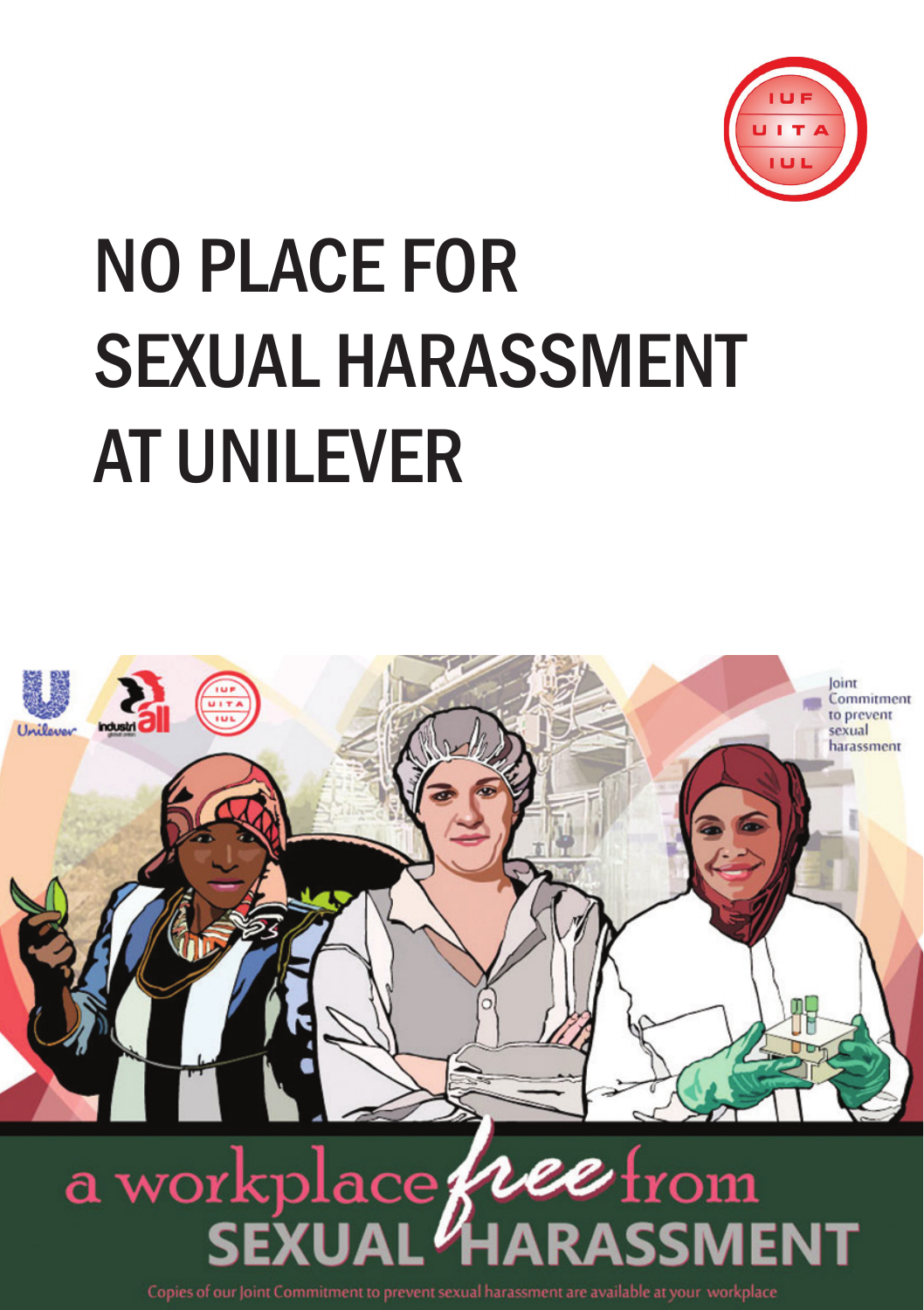"Sexual harassment by its nature essentially affects women. It is a type of violence against women and arises from power relations rather than sexual interest. This form of humiliation does not occur among equals, and in the long term, therefore, equality at the workplace will eliminate this problem. For the present, however, other measures need to be adopted to prevent such practices."

'

Equality Memorandum for IUF Affiliates, April 1987



International Union of Food, Agricultural, Hotel, Restaurant, Catering, Tobacco, and Allied Workers' Assocations (IUF)

Rampe du Pont Rouge 8, CH-1213 Petit-Lancy, Switzerland

www.iuf.org

Email: iuf@iuf.org

The IUF gratefully acknowledges the assistance of Celia

Mather with the text; Masha Kurzina, IUF, who produced the artwork; and Michele Karamanof of m&m Studios, South Africa, for the design and layout of this brochure.

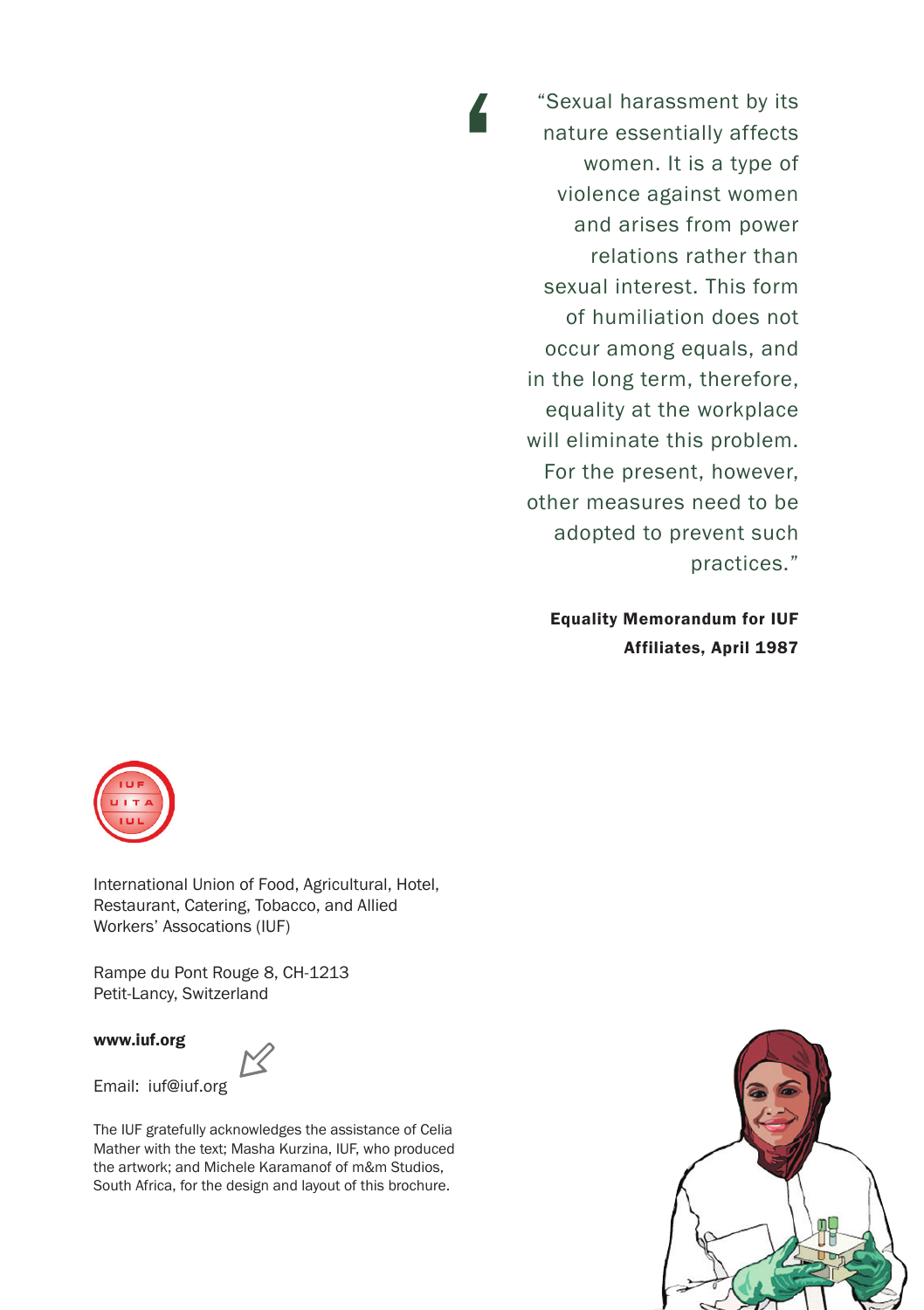SEXUAL HARASSMENT is a universal problem, both in and outside the workplace. It can damage lives, poison the workplace environment and result in lasting psychological and social trauma. It can undermine the solidarity which is the basis of trade union organization and action.

Sexual harassment is a punishable offense under various forms of legislation in many countries around the world. But procedures under civil or criminal law are often poorly adapted to the workplace context and the sensitivity of the issue. Victims have been intimidated by police officers and judges who lack training in dealing with sexual harassment cases. Research shows that most victims refrain from taking legal action, which commonly leads to a humiliating, lengthy and onerous process. Legal mechanisms are essential, but unions believe that workplace procedures developed through negotiation between unions and employers are also necessary – procedures which can focus first and foremost on prevention.

That is why Unilever and the IUF and IndustriAll, the international union federations representing the vast majority of Unilever's unionized workforce, agreed to jointly develop and implement guidelines for workplace policies and procedures. This resulted in a Joint Commitment on preventing sexual harassment signed on January 26, 2016 (available online at http://www. iuf.org/w/sites/default/files/Jointstatement-e.pdf and as an annex in this brochure). The policies and procedures are based on internationally recognized instruments including

- ILO CONVENTION 111 ON NON-DISCRIMINATION IN EMPLOYMENT. The ILO considers sexual harassment to constitute a serious form of sex discrimination and distinguishes two forms of sexual harassment that should be prevented and prohibited:
	- 1 Conduct of a sexual nature which is unwelcome and offensive for the recipient and used as a condition for employment or access to benefits
	- 2 Conduct that creates an intimidating, hostile or humiliating working environment for the recipient.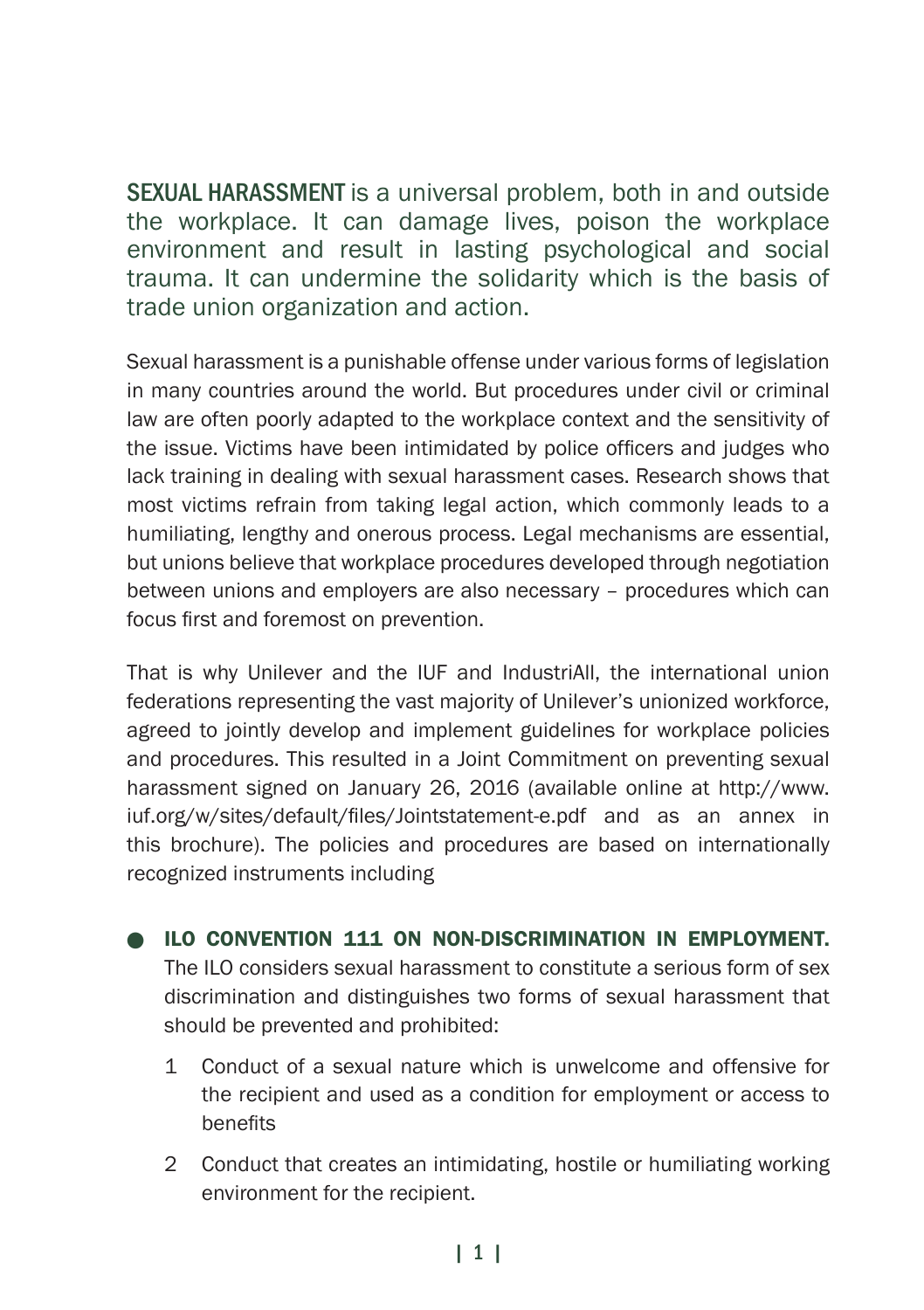THE OECD GUIDELINES FOR MULTINATIONAL ENTERPRISES. The Guidelines require companies to continuously carry out human rights due diligence to prevent and to redress any actual or potential adverse impacts on the human rights of workers resulting from the actions, or omissions, of their management. The Guidelines define human rights with reference to, among other instruments:

- <sup>l</sup> the ILO core Conventions
- the Universal Declaration of Human Rights
- the International Covenant on Economic, Social and Cultural Rights
- the Convention on the Elimination of all forms of Discrimination against Women, CEDAW.

Due diligence must be applied along the entire supply chain, which includes workers employed at Unilever through a third-party provider (agency).

## What should your union be doing?

*"Sexual harassment is not a 'personal' issue; nor is it a 'women's' issue; it is abuse and should not be tolerated, whoever does it; combating it is about the right of all workers to be free from harassment, and so it is a union issue."*

#### 'All for One = One for All', IUF, 2007:

 $\overline{\mathbf{a}}$ 

www.iufdocuments.org/women/2008/All%20for%20One.pdf

Unions need to take effective action to prevent sexual harassment in the workplace. This applies to all trade unionists: members, workplace representatives and leaders, women or men. Everyone in the union should understand the meaning and the seriousness of sexual harassment, and take action to eradicate it. This may mean changing the organizational culture of the union, but it needs to be done.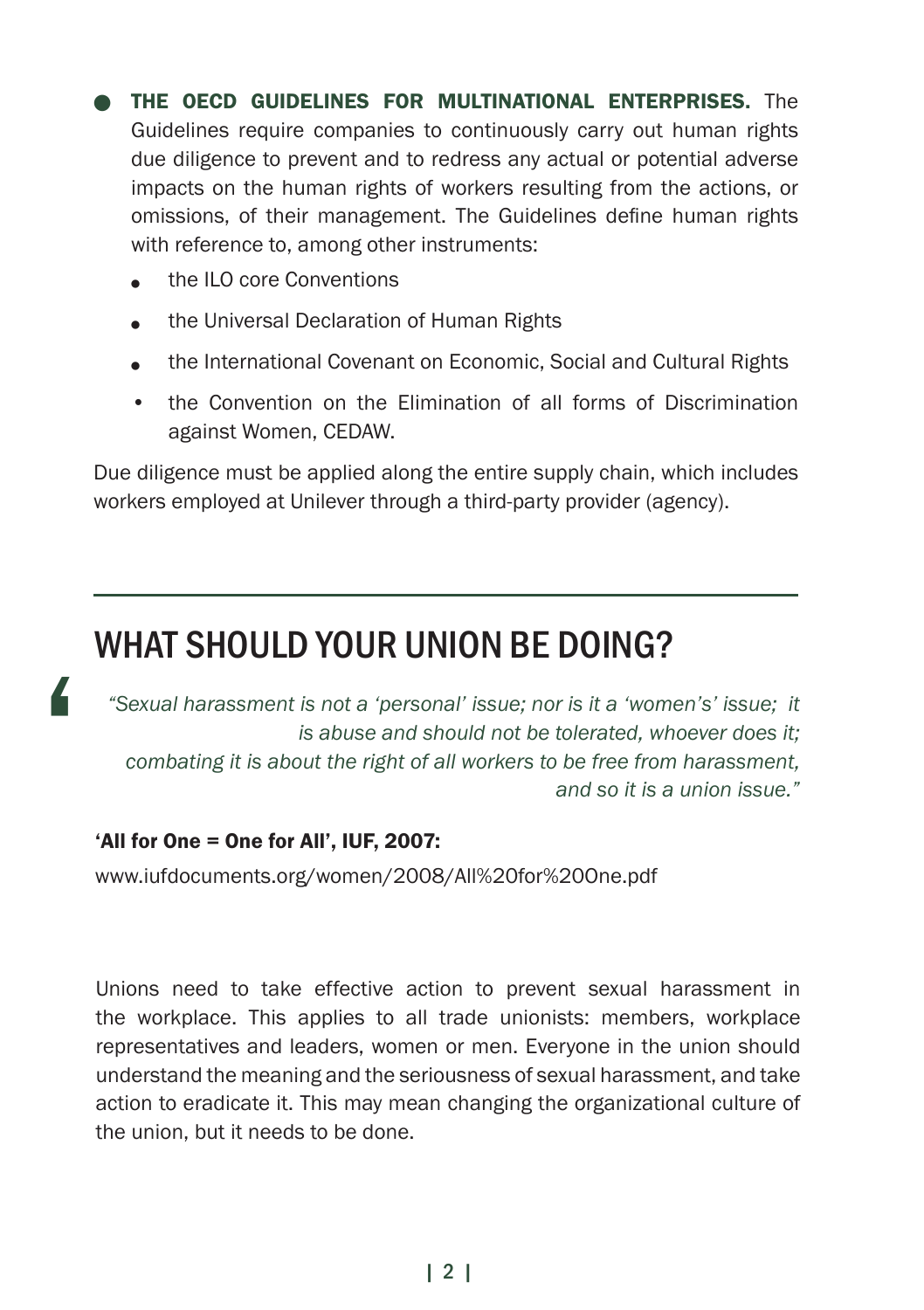# **PREVENTIVE** measures and actions may include:



'

- **Ensuring that everyone managers and workers knows that sexual** harassment is not tolerated by displaying the policy & posters on notice boards throughout the workplace
- **•** Awareness raising and training from the shop floor to the board room
- **.** Officially launching the policy and providing regular reminders and updates at staff meetings
- $\bullet$  Distributing copies of the Joint Commitment to all workers in languages they can read, or with easy to understand diagrams and pictures
- $\bullet$  Presenting and discussing the policy with all new workers and managers as part of the induction programme
- $\bullet$  Requiring all employees, including sub-contracted workers and managers, to sign a copy of the policy, acknowledging that they have read and understood it.
- $\bullet$  Ensuring through appropriate measures that third party labour suppliers adhere to and implement the policy.
- **Ensuring that there is no offensive, sexually explicit material in the** workplace including material on computers and shared through social media.

*"The IUF calls on all persons involved in meetings and activities to:*

- *• Treat everybody with respect and dignity*
- *• Ensure that your own behaviour does not cause offence or give rise to misunderstandings."*

IUF Policy, [2008]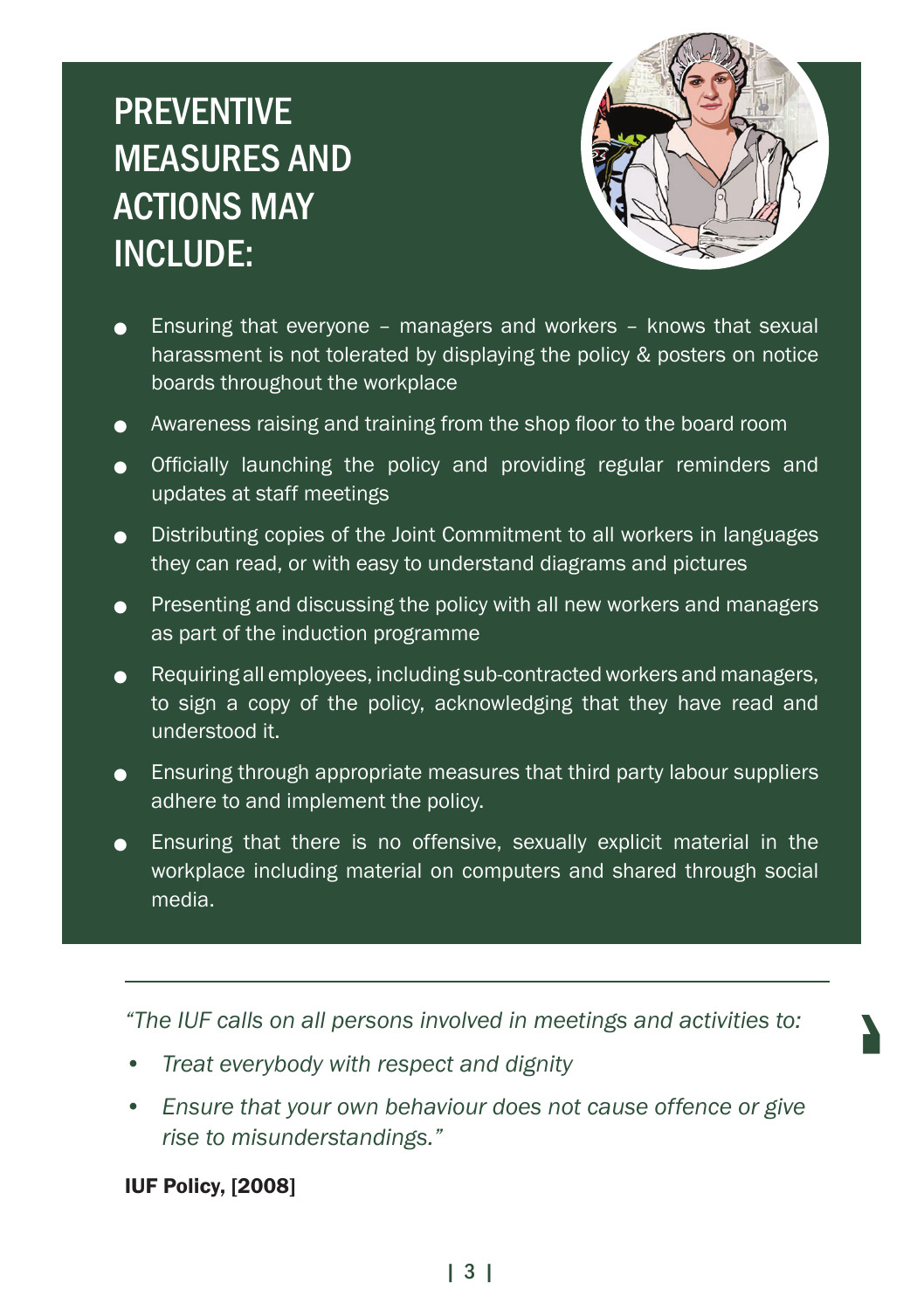## WE ARE ASKING UNIONS IN UNIL EVER WORKPLACES TO:

- familiarize themselves with the Joint Commitment
- <sup>l</sup> conduct a survey among members to determine the extent of the problem in the workplace
- work with local management to review existing policies and procedures, and improve them where necessary
- $\bullet$  ensure that the policies and procedures are properly implemented, not just 'rubber-stamped' and then put to one side; this includes making sure that any complaints are taken seriously and dealt with fairly, and that there is no retaliation or victimization against anyone who has complained of sexual harassment.
- **.** carry out awareness-raising and training on sexual harassment among workers, on a regular basis
- improve women's representation in union structures at all levels, since gender equality is central to combating sexual harassment.

### Other measures unions can and should be taking

- Have union leaders take strong positions and publicize them widely.
- <sup>l</sup> Train Sexual Harassment Officers who are able and have the confidence to educate, counsel, provide guidance on dealing with cases, and represent victims.
- Have ongoing awareness-raising and training for workers, union members and leaders. Activities can include:
	- women-only training to provide a safe space where women can share sensitive information and gain confidence to speak up
	- integrating sexual harassment prevention into shop steward training. recognizing that it is a workplace hazard.
		- <sup>l</sup> Understand/admit that union officials / members / co-workers can be perpetrators of sexual harassment, including at union gatherings.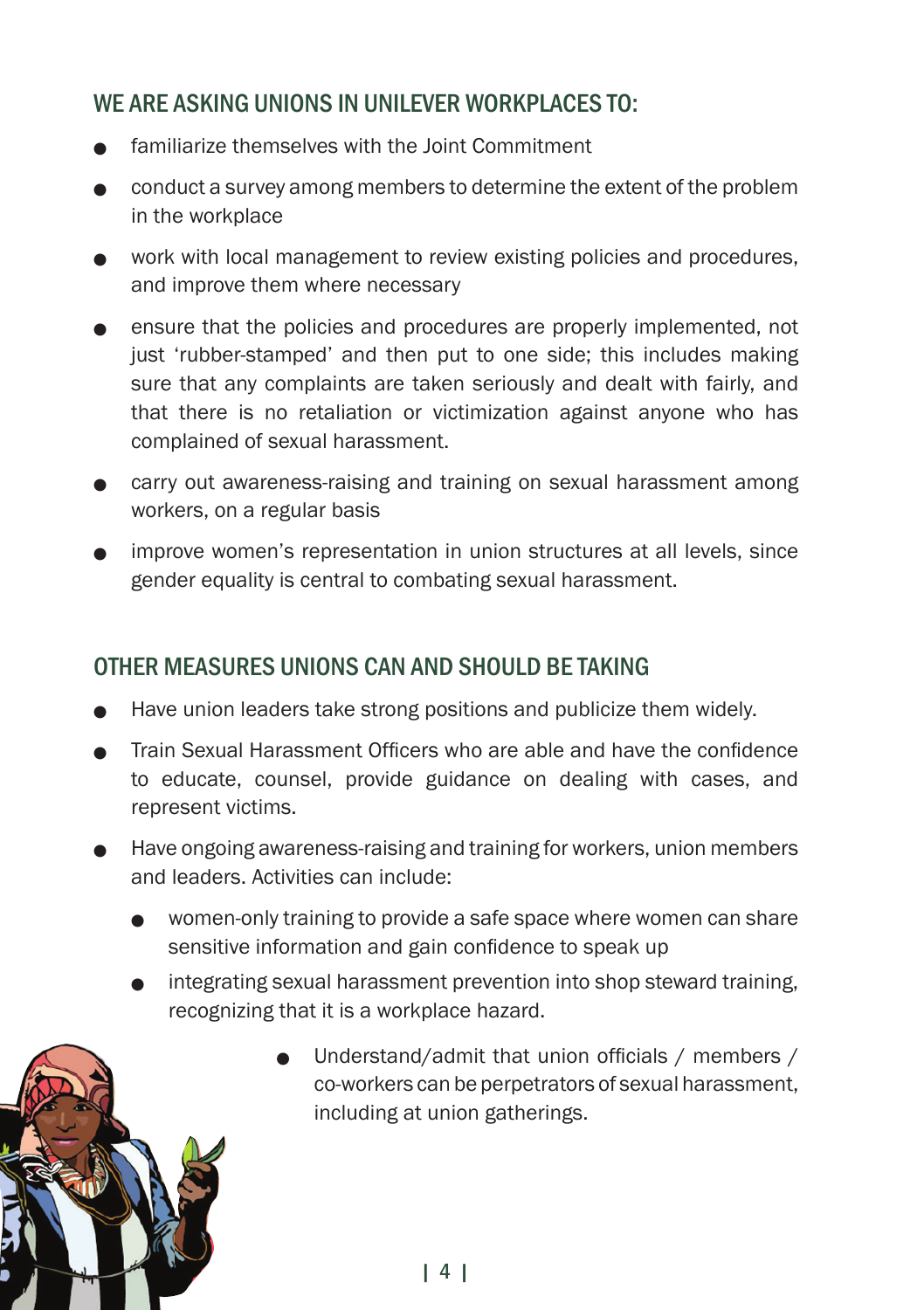## WHAT IS MANAGEMENT'S RESPONSIBILITY?

The Joint Commitment sets out procedures for management and unions to work together to prevent and combat sexual harassment. If sexual harassment occurs in spite of the preventive measures, the Joint Commitment sets out the

## Principles and procedures for dealing with sexual harassment

- *• Sexual harassment is a disciplinary offence.*
- *• Cases of sexual harassment will be investigated confidentially and handled in a manner that ensures the confidentiality of the persons involved and within strict timescales.*
- *• In cases of sexual harassment it is the perpetrator and not the person making the complaint who will, where necessary, be redeployed.*
- *• The Company will train all staff and managers on the policy and their responsibilities under it.*
- *• The Company will monitor cases of sexual harassment to identify where*  further action might be appropriate.

#### IUF-IndustriALL-Unilever Joint Commitment, 2016

*"Unilever will not tolerate retaliation or victimization against employees who identify and raise issues relating to any form of sexual harassment or who lodge complaints and/or participate in any proceedings relating to alleged sexual harassment either directly with management or through the individual or collective grievance procedures in place.* 

'

*Unilever will work with legitimate trade unions to ensure that the existing processes can be fully used and that additional channels can also be opened where existing processes prove inadequate."*

#### IUF-IndustriALL-Unilever Joint Commitment, 2016

The agreement requires the ongoing involvement of unions and management. The Joint Commitment is only a starting point for a continuous process to ensure a workplace free of sexual harassment.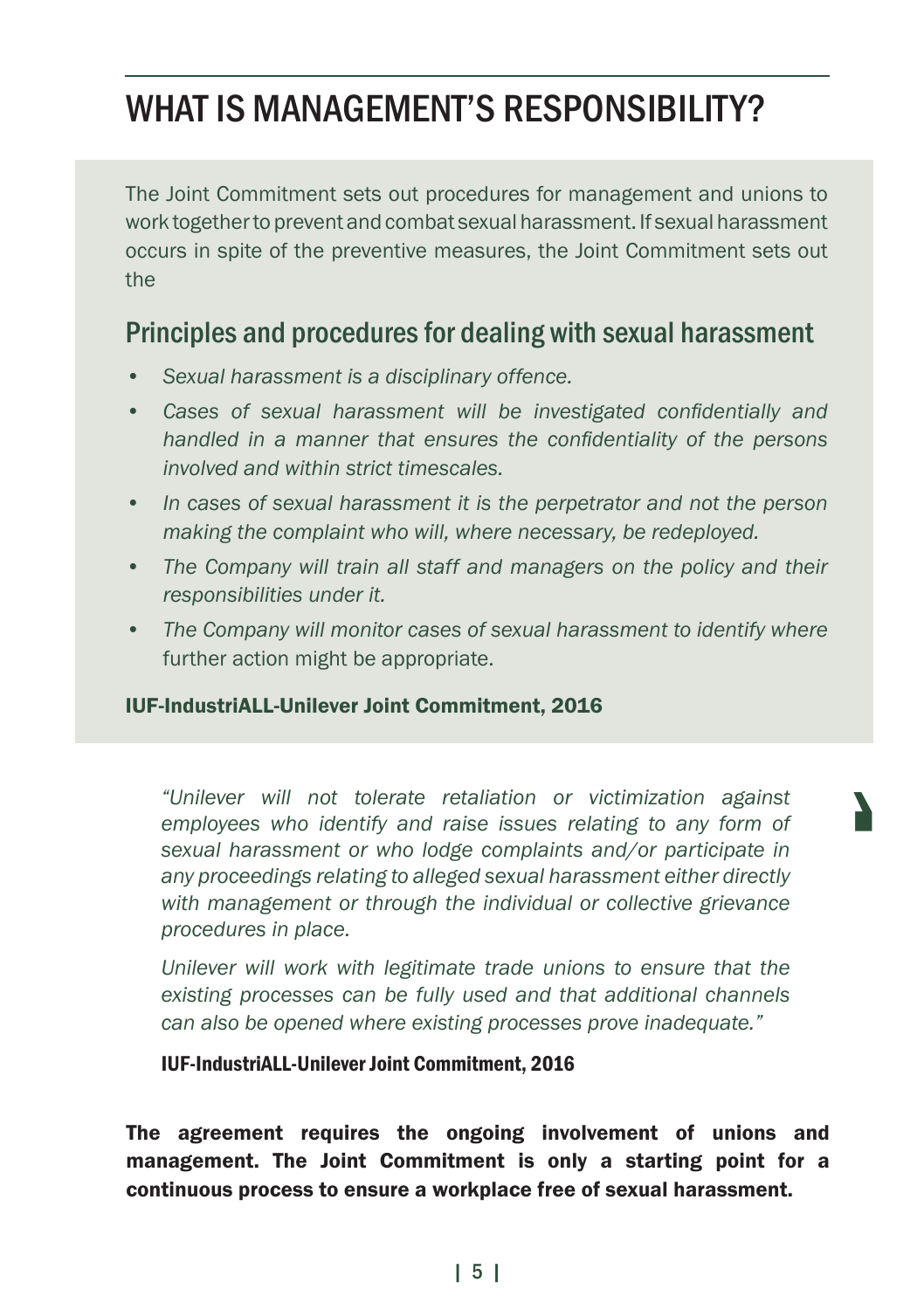

# IUF-IndustriAll-Unilever Commitment on preventing sexual **HARASSMENT**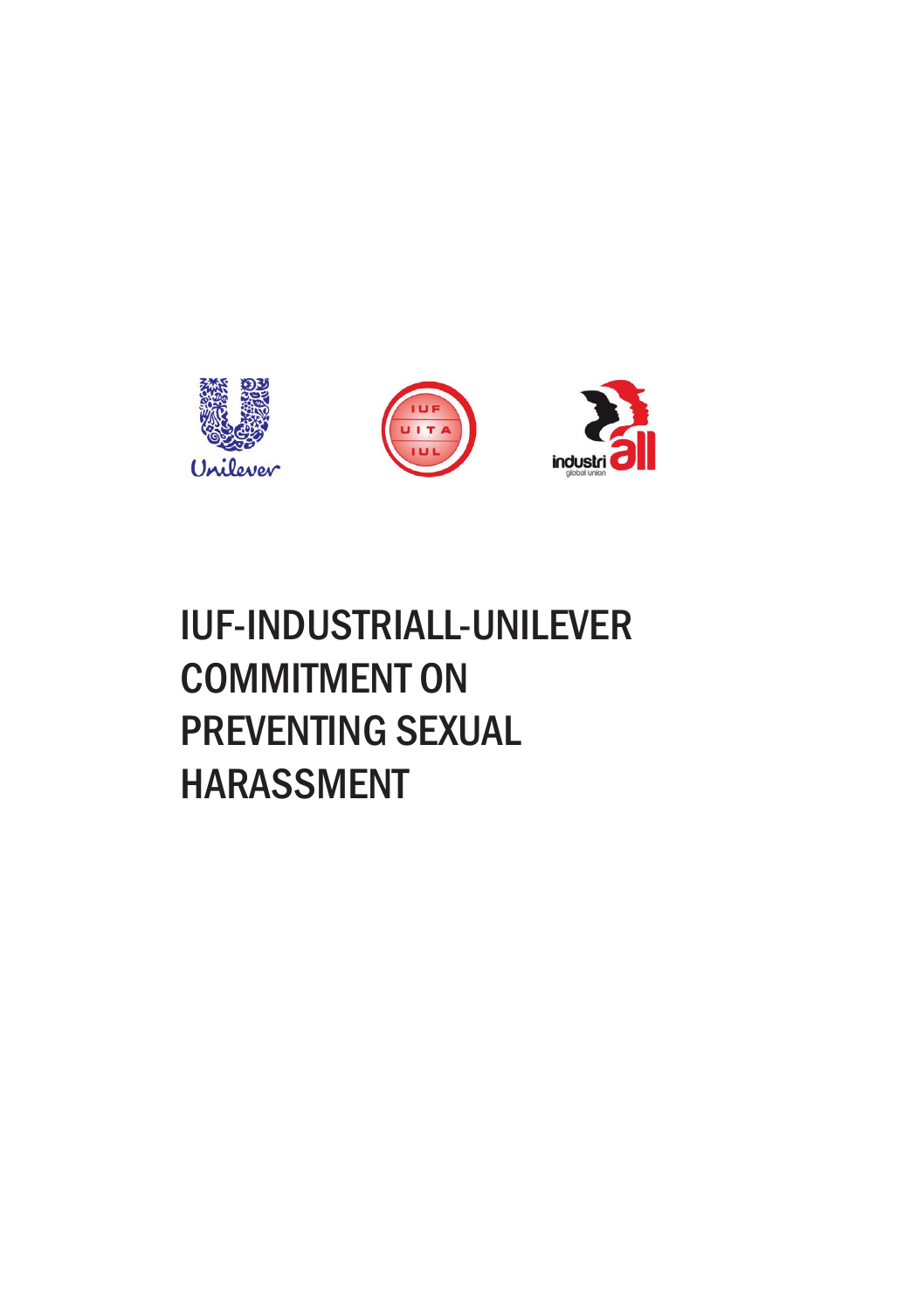#### IUF-IndustriAll-Unilever Joint Commitment on preventing sexual harassment – 1



Unilever, the IUF and IndustriAll affirm their joint commitment to promoting diversity and inclusion within Unilever's non-management workforce. Preventing sexual harassment in the workplace is an essential foundation for promoting a culture of inclusion and diversity. Our common commitment builds on efforts by Unilever, the IUF, IndustriAll and their respective regional organizations, affiliates and European members working through the UEWC.

This joint statement outlines the standards, principles and practices on which Unilever, the IUF and IndustriAll commit to work together to ensure this goal is achieved.

#### Statement of Intent

Sexual harassment is a serious offence which is unlawful in many countries around the world. Sexual harassment is considered a form of discrimination under one of the Core Conventions of the ILO, C111 on Discrimination in Respect of Employment and Occupation.

Sexual harassment can cause severe distress and ill health and can lead to the victim giving up her/his job. Sexual harassment is a universal problem. Women workers, particularly those in plantations, export processing zones, contingent, temporary and/or migrant workers can be particularly vulnerable.

Most sexual harassment is carried out by men against women. Sexual harassment can also take place on the basis of sexual orientation. It can be perpetrated by colleagues, supervisors, managers or clients.

Sexual harassment undermines equality, damages working relationships and impairs productivity. It can take many forms and may include:

- Any insult or inappropriate remark, joke, insinuation and comment on a person's dress, physique, age, family situation, etc;
- A condescending or paternalistic attitude with sexual implications undermining dignity;
- Any unwelcome invitation or request, implicit or explicit, whether or not accompanied by threats;
- Any lascivious look or other gesture associated with sexuality;
- And any unnecessary physical contact such as touching, caresses, pinching or assault.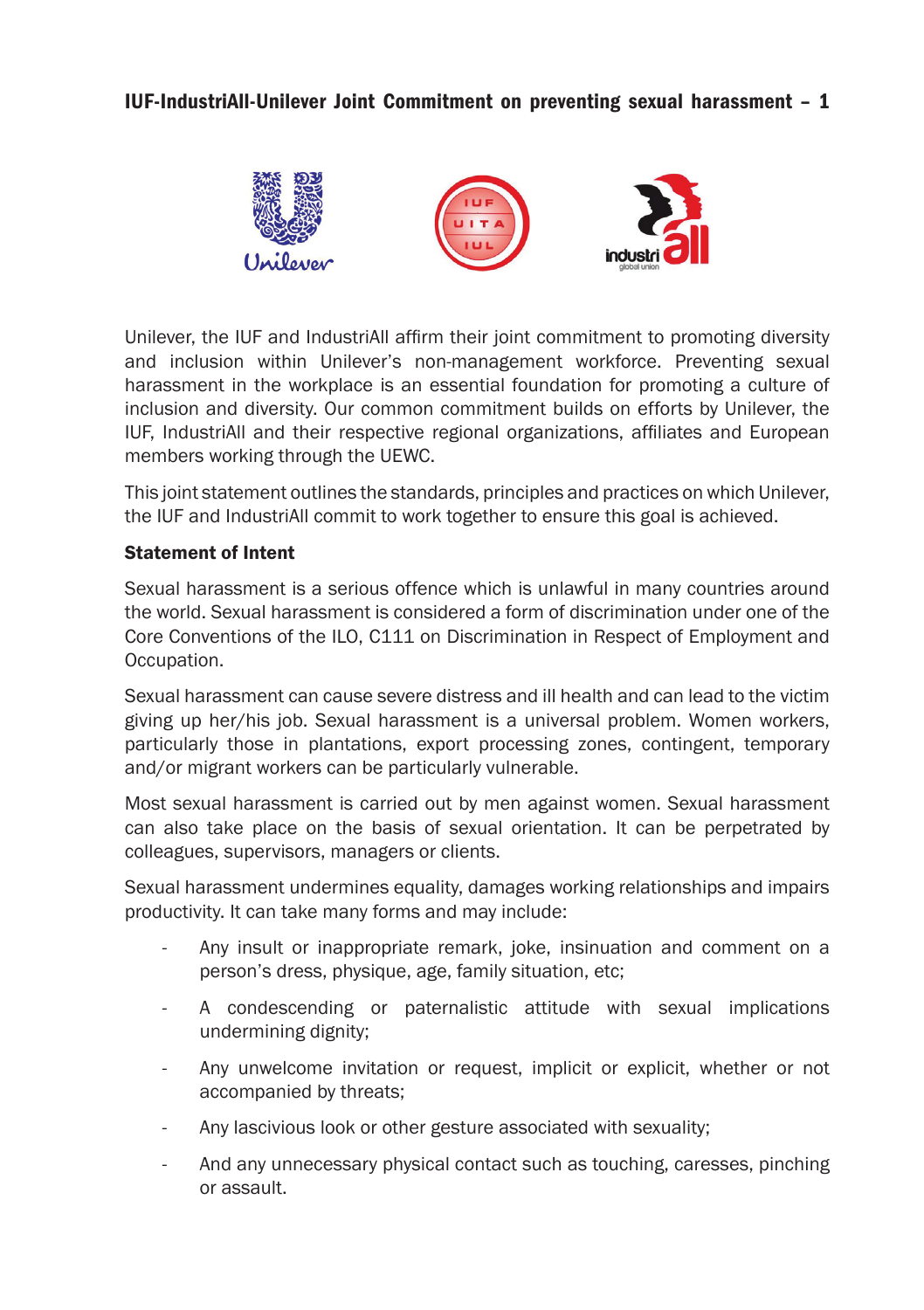#### 2 – IUF-IndustriAll-Unilever Joint Commitment on preventing sexual harassment



Employees are particularly vulnerable to sexual harassment if it occurs in a situation where exposure to harassment is perceived as a condition of employment or a precondition for employment or may influence employment conditions and/or career development.

Unilever, the IUF and IndustriAll wish to ensure that all employees, including employees provided by third party labour suppliers, are aware of what constitutes sexual harassment and that they understand fully what is expected of them, know how to raise a potential issue, and feel confident to report any alleged abuses.

We have jointly identified actions and best practices to be communicated to Unilever Companies and affiliated Unions, to enable concrete action and further follow up.

#### Principles, Procedures and Processes for stopping sexual harassment in the workplace

The procedures agreed to between the IUF, IndustriAll and Unilever are based on the following principles:

- Sexual harassment is a disciplinary offence
- Cases of sexual harassment will be investigated confidentially and handled in a manner that ensures the confidentiality of the persons involved and within strict timescales
- In cases of sexual harassment it is the perpetrator and not the person making the complaint who will, where necessary, be redeployed
- The Company will train all staff and managers on the policy and their responsibilities under it
- The Company will monitor cases of sexual harassment to identify where further action might be appropriate

The IUF and IndustriAll have developed policies based on international standards against sexual harassment and will work with their affiliates to promote and implement them through awareness-raising and training programs and collective bargaining.

Unilever will not tolerate retaliation or victimization against employees who identify and raise issues relating to any form of sexual harassment or who lodge complaints and/or participate in any proceedings relating to alleged sexual harassment either directly with management or through the individual or collective grievance procedures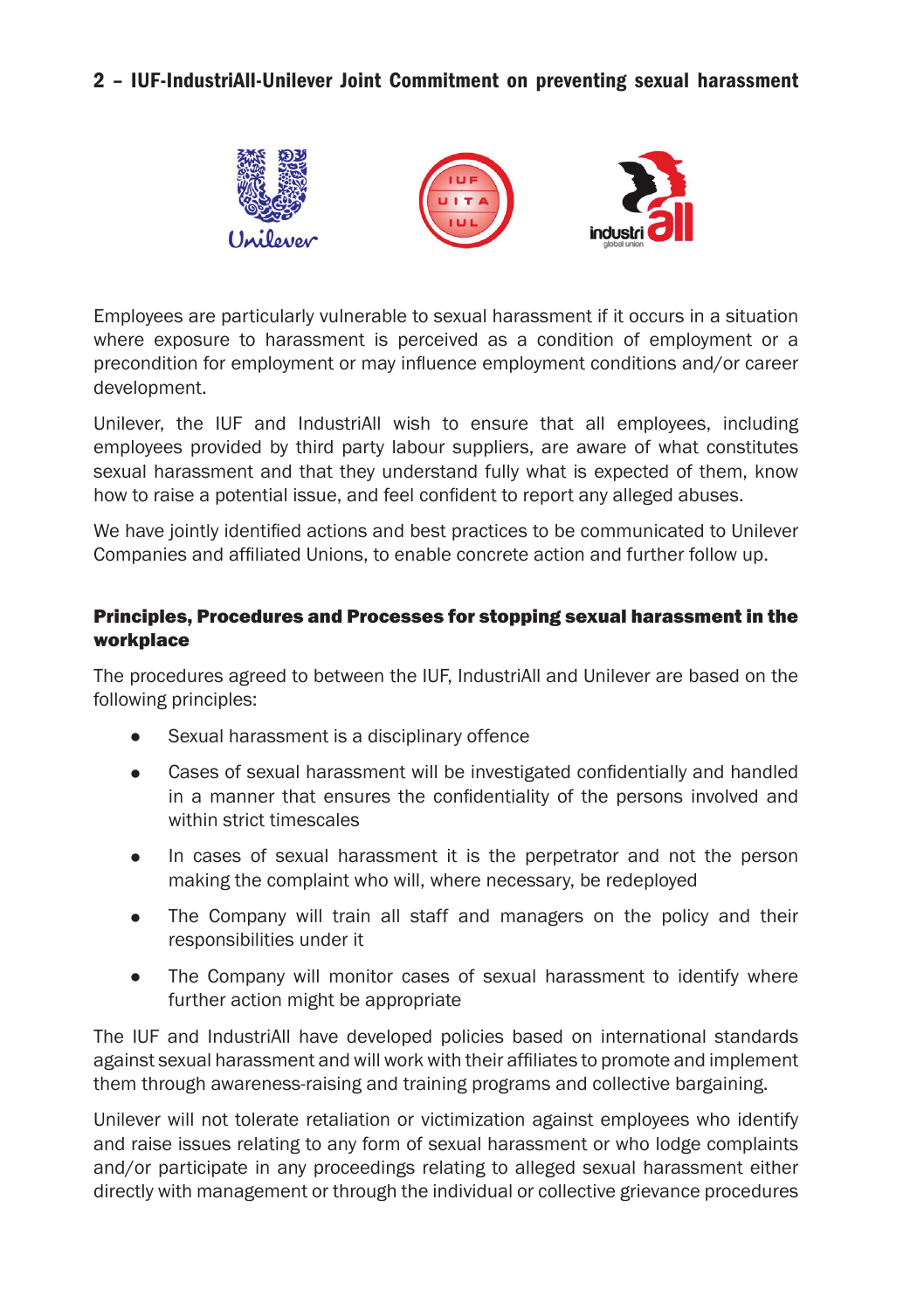#### IUF-IndustriAll-Unilever Joint Commitment on preventing sexual harassment – 3



in place. Unilever will work with legitimate trade unions to ensure that the existing processes can be fully used and that additional channels can also be opened where existing processes prove inadequate.

Trade Union representatives play a key role:

- <sup>l</sup> With management, on advising their members of what constitutes Sexual Harassment in the workplace
- Working on awareness-raising and training
- Assisting employees/members to raise complaints and issues either through the Unilever Code process or via the established individual or collective grievance procedures and/or national legislation.

#### Next steps

Unilever, the IUF and IndustriAll believe that concrete actions are required to prevent sexual harassment in the workplace. Unilever sees these steps as fundamental to ensuring it's diversity and inclusion goals. Unilever welcomes the involvement of the IUF and IndustriAll in identifying areas of higher risk, identifying best practice, raising awareness and monitoring progress.

To ensure effective action to prevent sexual harassment in the workplace based on the above principles, local management and trade unions shall:

- Where a document with comparable standards and procedures does not already exist, agree and document a clear and precise local policy on sexual harassment, complaints procedures and mechanisms for dispute resolution/ grievance handling based on international standards and national legal and collective bargaining law and practice. The procedure shall ensure that:
	- A) sexual harassment cases are handled by persons of confidence with specific training in this area
	- B) all complaints concerning sexual harassment are to be investigated securely, expeditiously and confidentially
	- C) investigation of complaints is to be carried out by independent persons/structures as defined by the Code of Business principles procedure and/ or other mutually agreed arrangements
	- D) complainants in all cases must be informed of their legal rights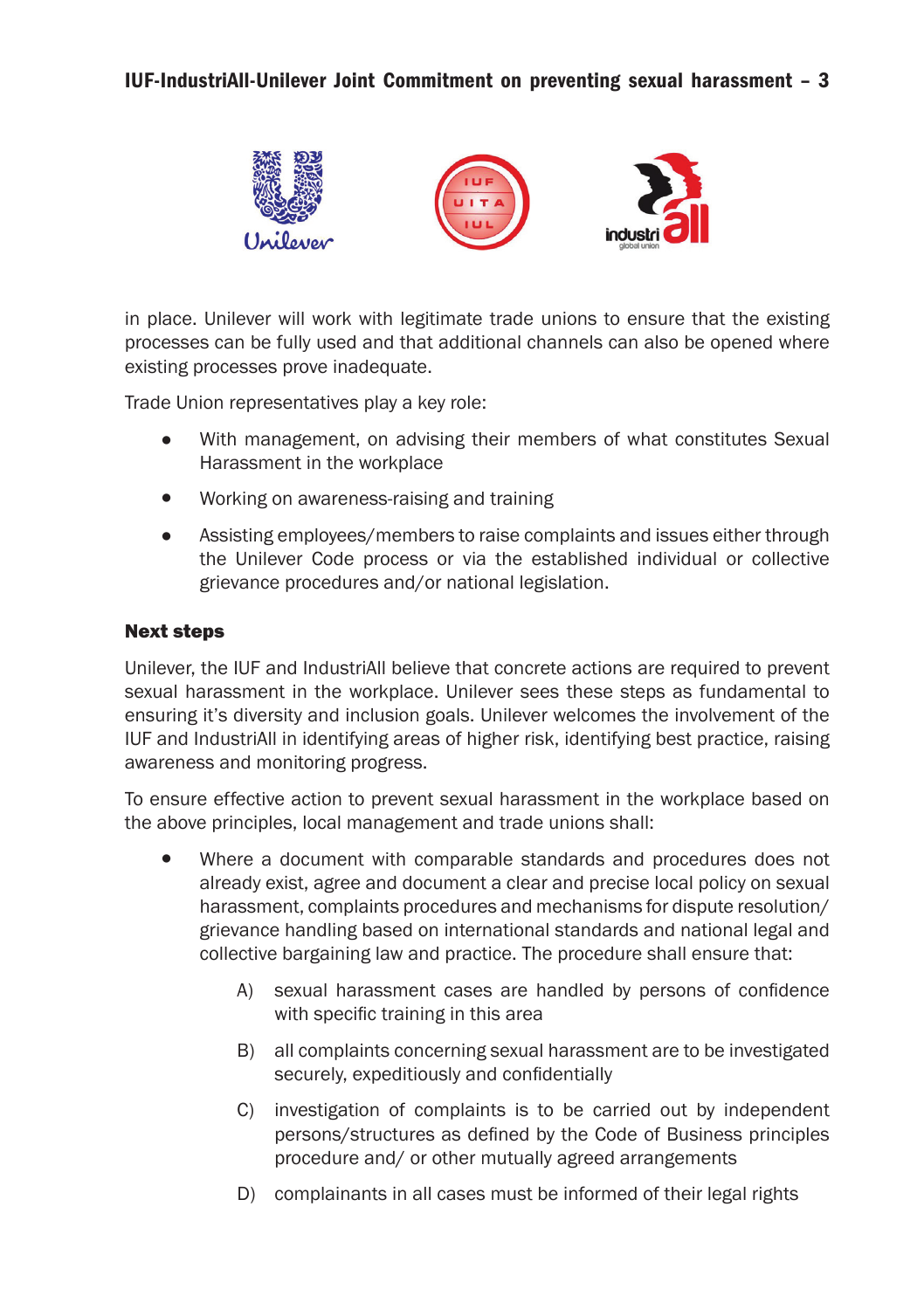#### 4 – IUF-IndustriAll-Unilever Joint Commitment on preventing sexual harassment



- E) the outcome of the complaint investigation is formally recorded and communicated to and reviewed by the complainant
- F) sanctions on those found to have engaged in sexual harassment are clearly stipulated
- G) full protection and support is given to the victims of sexual harassment throughout the process and its outcome.
- Take adequate measures to ensure that local management and trade union members and representatives are fully aware of the relevant international standards with regard to sexual harassment and the procedures outlined in Unilever's Code of Business principles.
- Where there are areas of higher risk, e.g. plantations, where high levels of temporary labour have been employed and where there are high numbers of females supervised by a majority of males, specific awareness and training measures should be agreed and deployed by management and the trade union. The Unilever- IUF – IndustriALL Joint Working Party will assist with this process where required and will monitor and share experiences and best practice
- Agree on regular review procedures to monitor progress

Local union/management discussions on implementing the above procedures shall commence following the signing of this joint commitment, with completion in 2016.

The Joint Working Party may also identify areas where they feel risks are higher and propose and follow up on such actions as appropriate.

London, Geneva, 26.01.2016

Paul Polman Chief Executive Officer

Ron Oswald General Secretary IUF

Jyrki Raina General Secretary IndustriAll Global Union